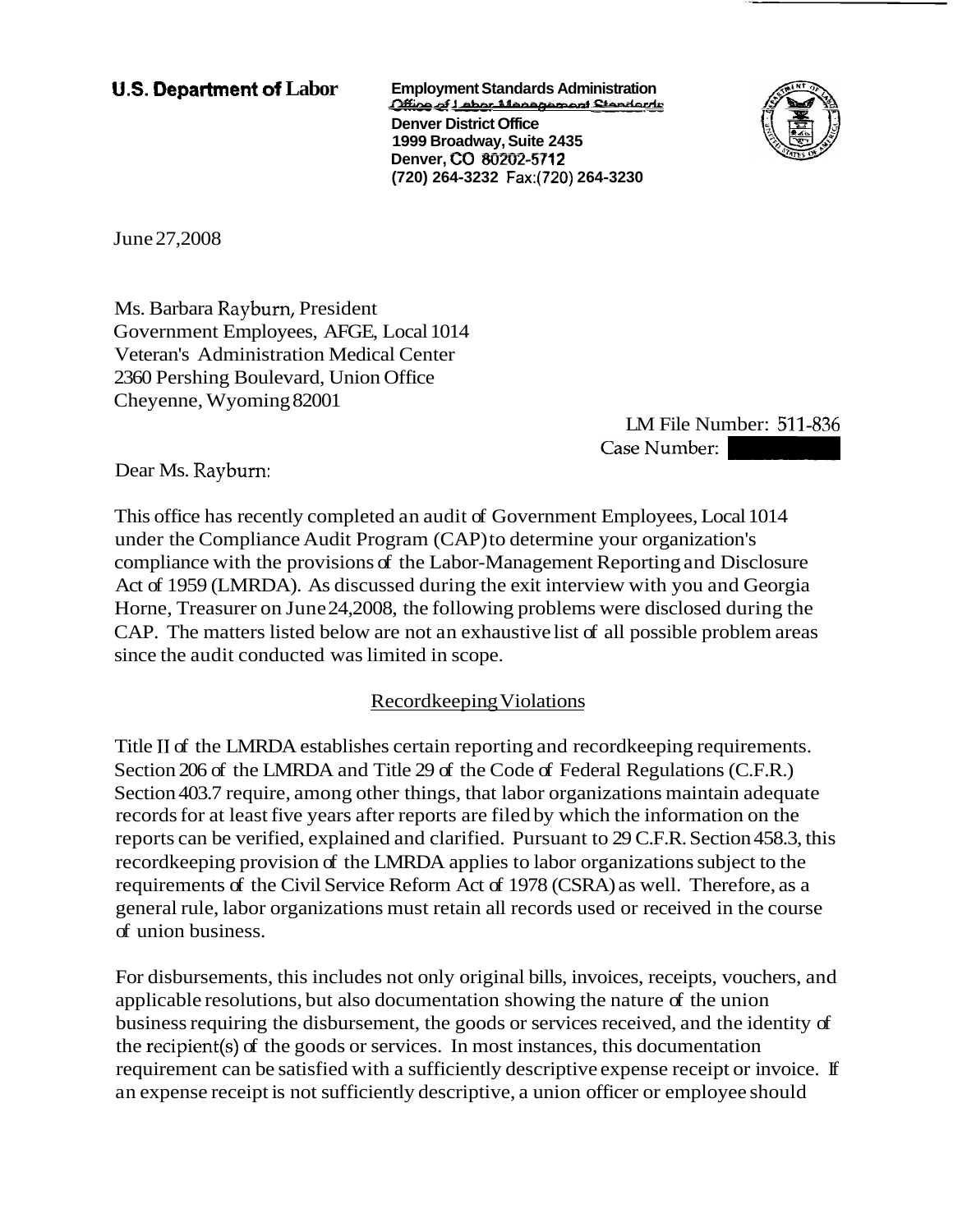write a note on it providing the additional information. For money it receives, the labor organization must keep at least one record showing the date, amount, purpose, and source of that money. The labor organization must also retain bank records for all accounts.

The audit of Local 1014's 2007 records revealed the following recordkeeping violations:

1. Failure to Record Receipts and Disbursements

AFGE Local 1014 did not keep or maintain a record of its financial transactions in accordance with Section 9 of Local 1014 Bylaws. Union failed to record in its receipts records, dues from direct dues-paying members, or \$100 cash received from an AFGE representative for a "Lunch and Learn" event. The union failed to keep adequate union records to account for all cash disbursed and received for "Lunch and Learn" events it held during the audit period. Union receipts and disbursement records must include an adequate identification of all money the union receives and disburses. The receipts records should show the date and amount received and the source of the money. Disbursement records should show the date and amount of funds disbursed.

2. Receipt Dates not Recorded

AFGE Local 1014 failed to maintain a receipts journal or any record to reflect the date the union deposited money. Union receipts records must show the date of receipt. The date of receipt is required to verify, explain, or clarify amounts required to be reported in Statement B (Receipts and Disbursements) of the LM-3. The LM-3 instructions for Statement B state that the labor organization must record receipts when it actually receives money and disbursements when it actually pays out money. Failure to record the date money was received could result in the union reporting some receipts for a different year than when it actually received them.

3. Information not Recorded in Meeting Minutes

During the audit, the union advised OLMS that Local 1014 did not take or maintain all minutes of membership and executive board meetings. According to Section 27 (b) of Local 1014 Bylaws, minutes must be kept at all meetings and be available upon request. All membership or executive board meetings must report any disbursement authorizations made at those meetings.